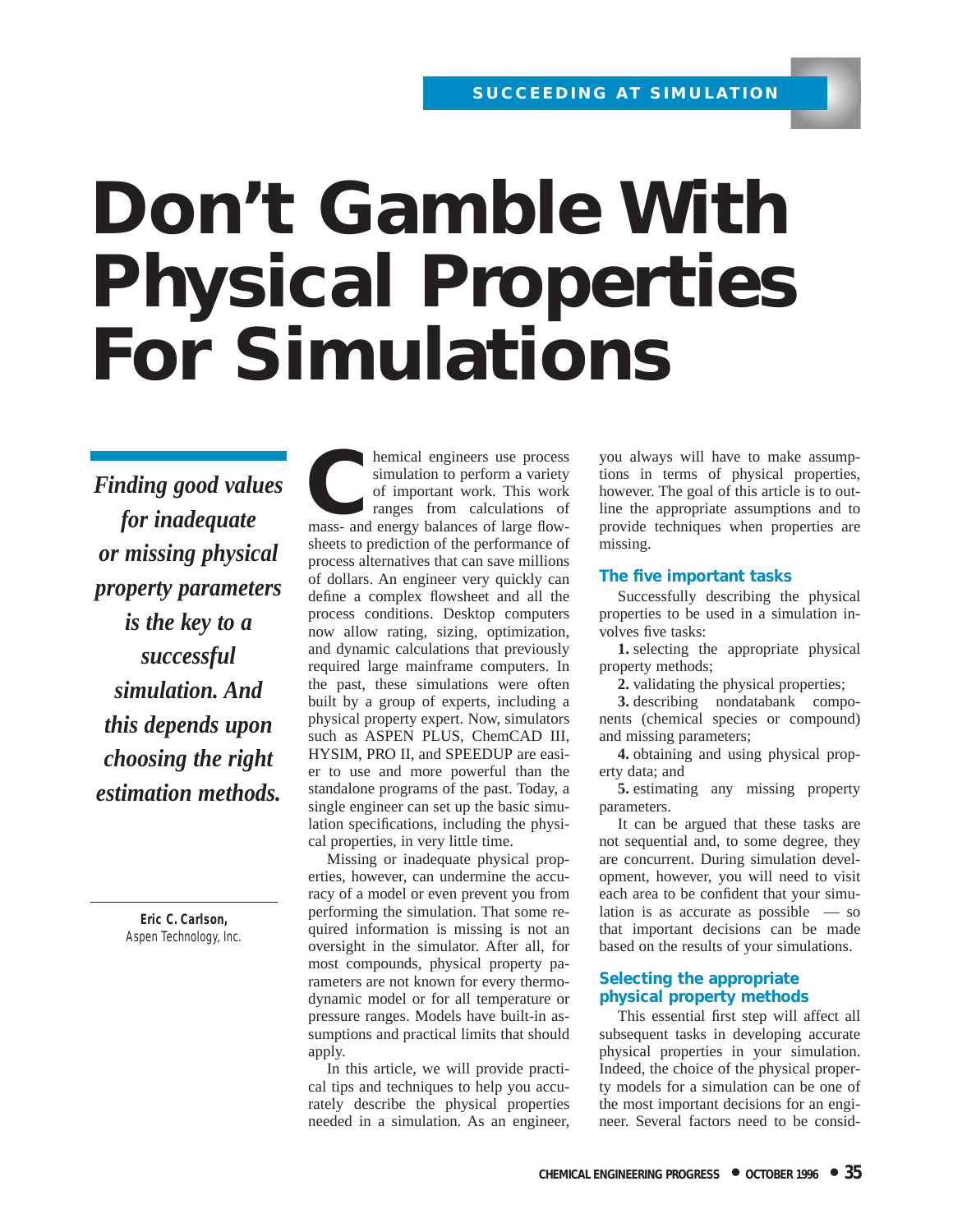ered, and no single method can handle all systems. Table 1 lists some thermodynamic models available in simulators.

The four factors that you should consider when choosing property methods are:

• the nature of the properties of interest;

• the composition of the mixture;

• the pressure and temperature range; and

• the availability of parameters.

To ease the selection of the right physical property methods, we suggest using the decision trees shown in Figures 1–3. These trees are based on the four factors for selecting property methods, and can be used when the chemical components and approximate temperature and pressure ranges are known. While these diagrams are simplifications, they do show the basic steps of the decision-making process, while the notes in the sidebar amplify some of the key points.

*The nature of the properties of interest.* A question that you may ask yourself when starting a simulation is "Does the choice of physical property methods matter?" The answer is an emphatic YES. The choice can strongly affect the prediction of the simulation. You should be selecting a collection of methods that will best predict the properties or results of interest to you.

Because many chemical process simulations include distillation, stripping, or evaporation, one important potential consideration for the choice of physical property models is vapor/liquid equilibrium (VLE). This is the area in which the most physical property work is focused in chemical engineering. Liquid/liquid equilibrium (LLE) also becomes important in processes such as solvent extraction and extractive distillation.

Another critical consideration is pure-component and mixture enthalpy. Enthalpies and heat capacities are important for unit operations such as heat exchangers, condensers, distillation columns, and reactors.

# **Table 1. Thermodynamic property models available in a simulator.**

#### **Equation-of-State Models**

Benedict-Webb-Rubin(BWR)-Lee-Starling Hayden-O'Connell\* Hydrogen-fluoride equation of state for hexamerization\* Ideal gas law\* Lee-Kesler (LK) Lee-Kesler-Plocker Peng-Robinson (PR) Perturbed-Hard-Chain Predictive SRK Redlich-Kwong (RK) Redlich-Kwong-Soave (RKS) RKS or PR with Wong-Sandler mixing rule RKS or PR with modified-Huron-Vidal-2 mixing rule Sanchez-Lacombe for polymers

\* Not used for the liquid phase.

#### **Activity Coefficient Models**

Electrolyte NRTL Flory-Huggins **NRTL** Scatchard-Hildebrand UNIQUAC UNIFAC Van Laar **Wilson** 

#### **Special Models**

API sour-water method Braun K-10 Chao-Seader Grayson-Streed Kent-Eisenberg Steam Tables



■ *Figure 1. The first steps for selecting physical property methods.*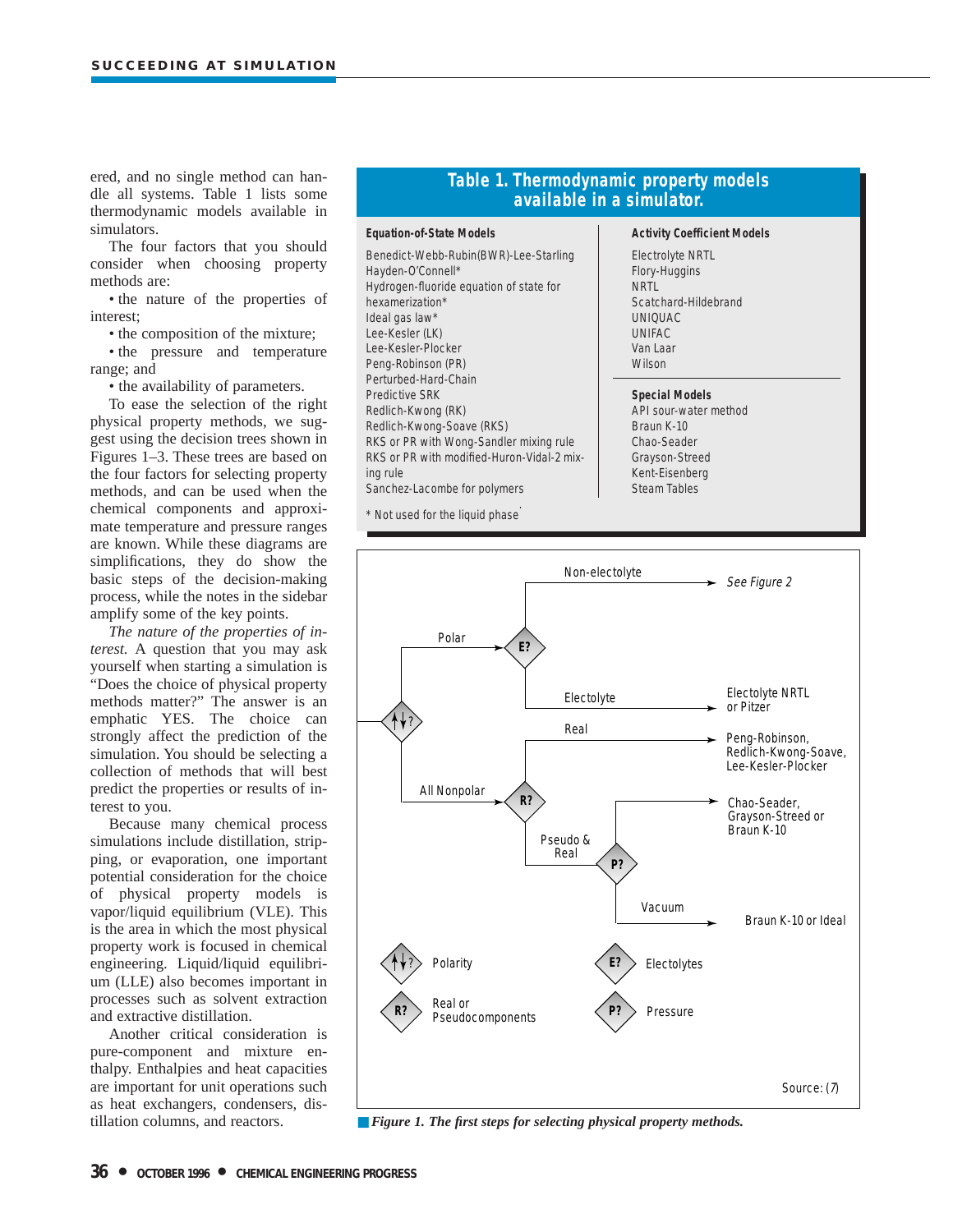# **Navigating the decision trees**

Here are some pointers to help you navigate the decision trees that appear as Figures 1–3.

What are pseudocomponents? In many applications where only nonpolar molecules are present (such as in hydrocarbon processing and refining), the mixture is so complex that instead of representing it by all the known constituents, it is easier to group the constituents by some useful property such as boiling point. In this way, a mixture of hundreds of constituents can be reduced to 30 or fewer. The properties of these grouped constituents, called pseudocomponents, are represented by an average boiling point, specific gravity, and molecular weight. If you do not use pseudocomponents, the constituents should be described by a molecular formula and are referred to as real components.

Why are electrolyte mixtures different? Electrolyte mixtures include components that are charged molecules (ions) or that form salts. Some simulators allow calculation of electrolyte reaction equilibrium with phase equilibrium. This is a very powerful method and its usage covers many applications such as caustic scrubbing, neutralization, acid production, and salt precipitation. The nonideality of electrolyte solutions, usually containing water, can be observed in boiling point elevation, salting out of gases (that is, adding salts to the solution to change the solubility of gases), and salt precipitation. The most common electrolyte methods are the Pitzer model, and the modified-NRTL activity coefficient model of Chen and coworkers. Some electrolytes, like formic acid and acetic acid, are very weak and an electrolyte method is not required.

Which type of method should be chosen for mixtures containing polar components but no electrolytes? There are two groups of methods — based on activity coefficients or equations of state. Use activity-coefficient-based methods when pressures are low to medium (typically less than 10 bar or 150 psia) and if no components are near critical point. Activity coefficient models also often are used to accurately predict nonideal liquid behavior such as for VLE and for LLE. In contrast, equationof-state methods excel in their ability to represent data and extrapolate with temperature and pressure up to and above the mixture critical point. Now, however, methods relying on cubic equations of state with predictive mixing rules effectively combine the strengths of the two methods. (See Table 2.) For higher pressures (and temperatures), these special equations of state are better as they were developed to apply to a wider range of temperatures. These methods incorporate activity coefficients in the calculation of component interactions represented by excess Gibbs free energy. Most of the latter use a UNIFAC-based activity coefficient model as the default, but you can use any activity coefficient.

At simulation pressures less than 10 atm and where there are no near critical components, for the best results use the Wilson, NRTL, or UNIQUAC binary parameters that may be available in built-in databanks, or fit binary parameters to experimental data (if available) using activity coefficient models. These parameters may have been determined at different temperatures, pressures, and compositions than you are simulating, though, so you may not obtain the best possible accuracy. If interaction parameters are not available, however, you can use the UNIFAC method.

When should UNIFAC be used? UNIFAC and other UNIFAC-based activity coefficient models are predictive approaches that use structural groups to estimate component interactions. From structural information about organic components usually available in the built-in databank, UNIFAC is able to predict the activity coefficients as a function of composition and temperature. You can make use of UNIFAC when you do not have experimental data or binary parameters or when an approximate value is acceptable (for instance, for a component with low priority). In recent years, there have been improvements to UNIFAC (see Table 3) that can better predict VLE, heat of mixing, and LLE over a wider temperature range. Recent extensions to UNIFAC proposed for molecules such as refrigerants and sugars may be useful, and you can add the groups and parameters to your simulation. Simulators may have the ability to generate binary interaction parameters for Wilson, UNIQUAC, or NRTL from UNIFAC.

Not all components can be described using UNIFAC, however, and not all group interactions are available. Examples of components that do not have UNIFAC groups include metals, organometals, and phosphates. So, we highly recommend always doing a search for available data on binary or ternary systems of interest.

How should the vapor phase be treated? The choice of the VLE method using an activity coefficient model also requires a choice of model for the vapor phase properties. If vapor phase association is observed (as in the case of acetic acid), then the vapor phase model should be Hayden-O'Connell or Nothnagel. A system containing hydrogen fluoride may require a special model to represent the high degree of association due to hydrogen bonding. Association in the vapor phase can have a strong effect on phase equilibria and enthalpy.

When should defaults be overridden for other physical property methods? Prediction of density, enthalpy, and viscosity also are important in simulators, and you shouldn't automatically accept the default methods. Check the simulator documentation for the default method and mixing rules.

Vapor density is calculated by an equation of state or the ideal gas law. Mixture liquid densities can be calculated by an equation of state, a temperature-dependent model such as that of Rackett, or by a temperature- and pressure-dependent model such as the COSTALD. For psuedocomponents, an American Petroleum Institute (API) method typically is employed. The Rackett model is recommended for general use.

Vapor enthalpy usually is calculated via an ideal gas assumption or an equation of state. The equation-of-state methods calculate a departure from ideality called the vapor enthalpy departure. For components such as acetic acid, the Hayden-O'Connell model is best, and will calculate a larger-than-normal vapor enthalpy departure.

Liquid enthalpies are calculated by a variety of methods. If the simulator uses the ideal gas as the reference state, then the pure-component liquid enthalpy is calculated from the ideal gas enthalpy and a liquid enthalpy departure. This can be written as

$$
H^{*,l} = H^{*,lg} + (H^{*,l} - H^{*,ig})
$$
 (1)

where  $H^*$  is the pure-component liquid enthalpy,  $H^*$ , $g$  is the ideal gas enthalpy, and  $(H^* \rightarrow H^* \mathscr{G})$  is the liquid enthalpy departure. This departure includes the heat of vaporization, the vapor enthalpy departure from the ideal pressure to the saturation pressure, and the liquid pressure correction from the saturation pressure to the real pressure. Simulators also allow separate calculations for a liquid enthalpy directly from the liquid-heat-capacity polynomial. For some components, the method in Eq. 1 will not be accurate enough for liquid-heat-capacity predictions. This can be very important if you are exporting your property information to another program such as one for rigorous heat-exchanger design. You can use the latter liquid-heat-capacity (CpL) method to improve the accuracy of liquid heat capacities.

Viscosity is another important property for sizing of piping, pumps, heat exchangers, and distillation columns. There are various vapor and liquid methods for calculating viscosity and, generally, the parameter requirements for these methods are substantial.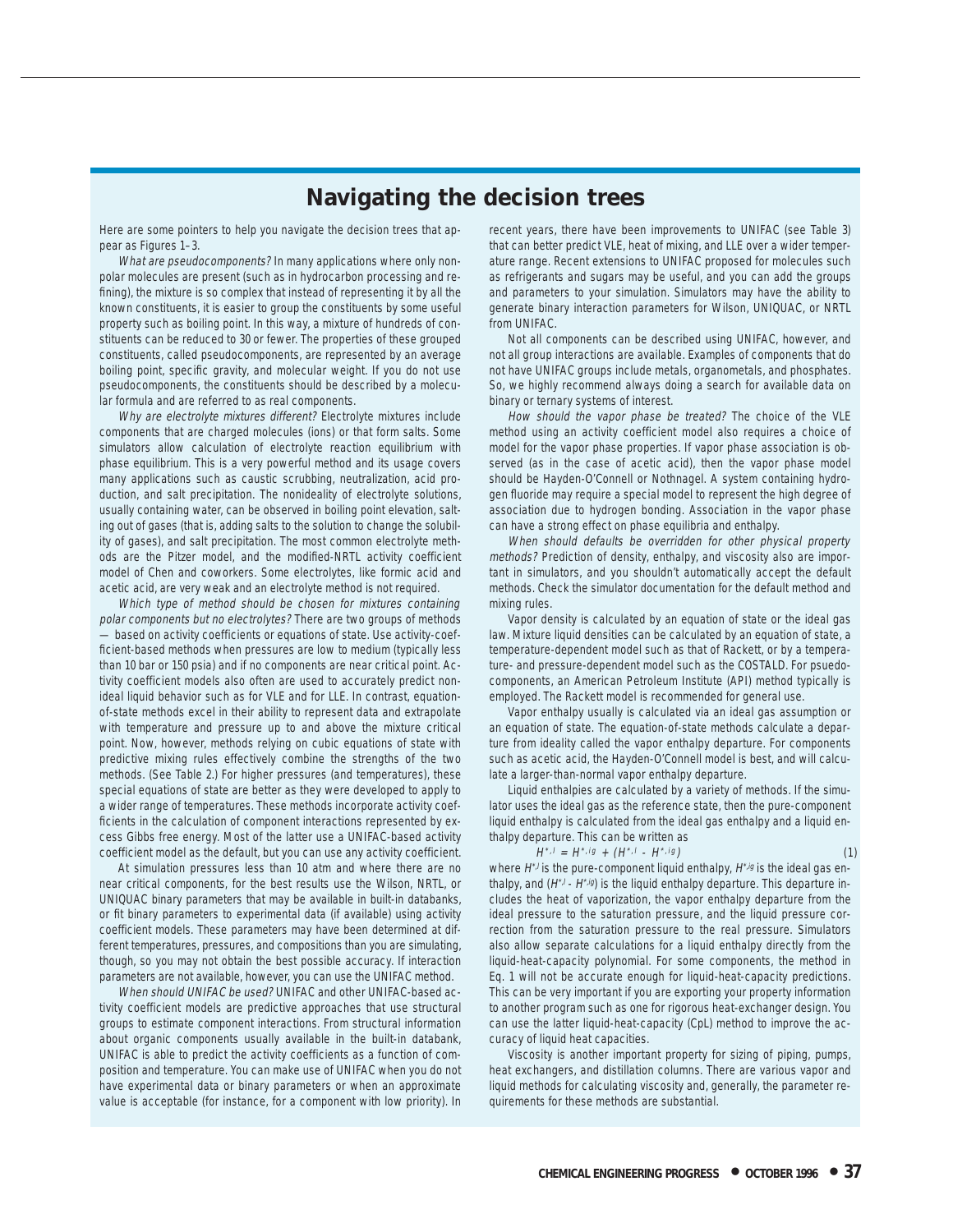

■ *Figure 2. Proceeding for polar and nonelectrolyte components.* 



■ *Figure 3. Options for vapor-phase calculations with activity-coefficient models.* 

# **Table 2. Examples of special equations of state.**

Predictive SRK (PSRK) PR with modified Huron-Vidal-2 mixing rule PR with Panagiotopolous mixing rule PR with Wong-Sandler mixing rule RKS with modified Huron-Vidal-2 mixing rule RKS with Panagiotopolous mixing rule RKS with Wong-Sandler mixing rule

# **Table 3. UNIFAC revisions and extensions.**

| Model                                       | <b>Predicts</b>                       |  |  |
|---------------------------------------------|---------------------------------------|--|--|
| Dortmund-modified<br>UNIFAC (1993) (8)      | VLE, LLE, $H^E$ , $\gamma^{\infty^*}$ |  |  |
| Kleiber extension<br>$(1994)$ $(11)$        | VLF of fluorinated<br>hydrocarbons    |  |  |
| Lyngby-modified<br>UNIFAC (1986) (13)       | $VLE, HF$ (Excess<br>Enthalpy)        |  |  |
| UNIFAC, LLE<br>$(1980)$ $(12)$              | ШF                                    |  |  |
| <b>UNIFAC, revision 5</b><br>$(1991)$ $(9)$ | VI F                                  |  |  |
| *Infinite-dilution activity coefficient     |                                       |  |  |

In addition, density, viscosity, pH, and thermal conductivity may be essential for other process calculations. Transport properties are important when doing equipment sizing calculations. Also, processes such as metallurgy and mining will require calculations for phase equilibria including solids.

*The composition of the mixture.* Composition will influence all properties, due to the way mixture properties are calculated. It will affect phase equilibria greatly because of the interaction of the components in the mixture. Usually, the interaction in the liquid phase is the more important because of the close proximity of the molecules in that phase. The nature of the vapor phase also can be significant if the components form complexes. The important intermolecular forces are electrostatic, induction, attraction, and repulsion between nonpolar components, and chemical forces such as hydrogen bonding. A good overview of these forces is given in Ref. 1.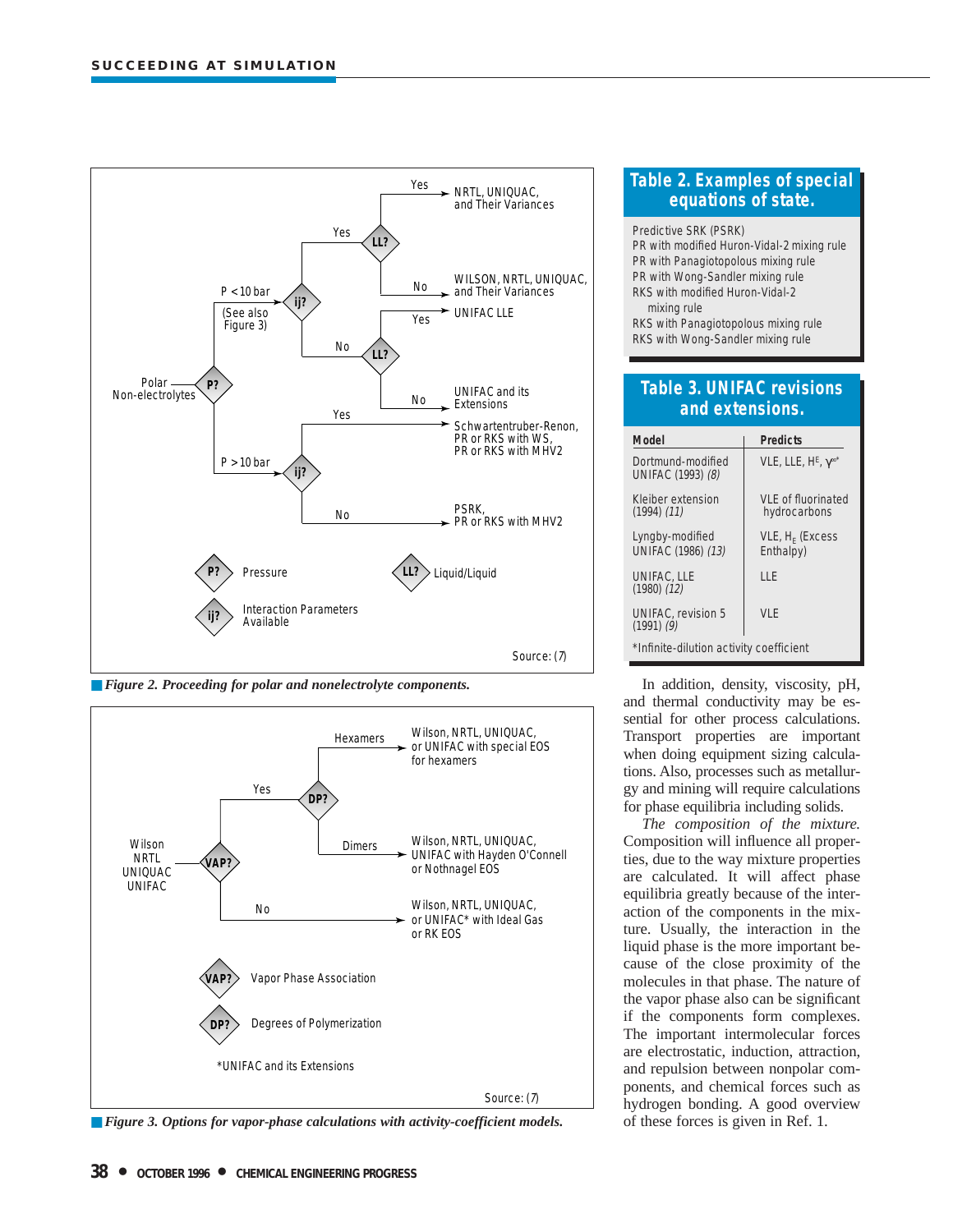

■ *Figure 4 (above). VLE of acetonitrile/water system at 1 atm.* ■ *Figure 5 (right). VLE of toluene/phenol system at 1 atm.* 



The magnitude of the electrostatic and induction forces is related to the polarity of the components. Components such as water, acetone, formaldehyde, and methyl chloride are strong dipoles. Many polar compounds are associative, and form complexes or dissociate into ions. Components like ethane and *n*-heptane are nonpolar. You can use your simulator to report the dipole moments of databank components as one measurement of polarity. In general, mixtures of nonpolar components will exhibit less nonideal behavior.

Figures 4–7 illustrate the effect of polarity on binary vapor/liquid equilibria. Figure 4 shows the predicted and experimental VLE of two highly polar components, acetonitrile and

water, at 1 atm. The azeotrope is accurately predicted at approximately 0.7 mole fraction of acetonitrile. Figure 5 presents VLE for a mixture of two slightly polar compounds, toluene and phenol, at 1 atm. The deviation from ideality is shown by comparing the predicted curve from an ideal liquid assumption to that from a method predicting nonideality



■ *Figure 6 (above). VLE of cyclohexane/benzene system at 1 atm.* ■ *Figure 7 (right). VLE of ethane/propylene system at 40* °F.

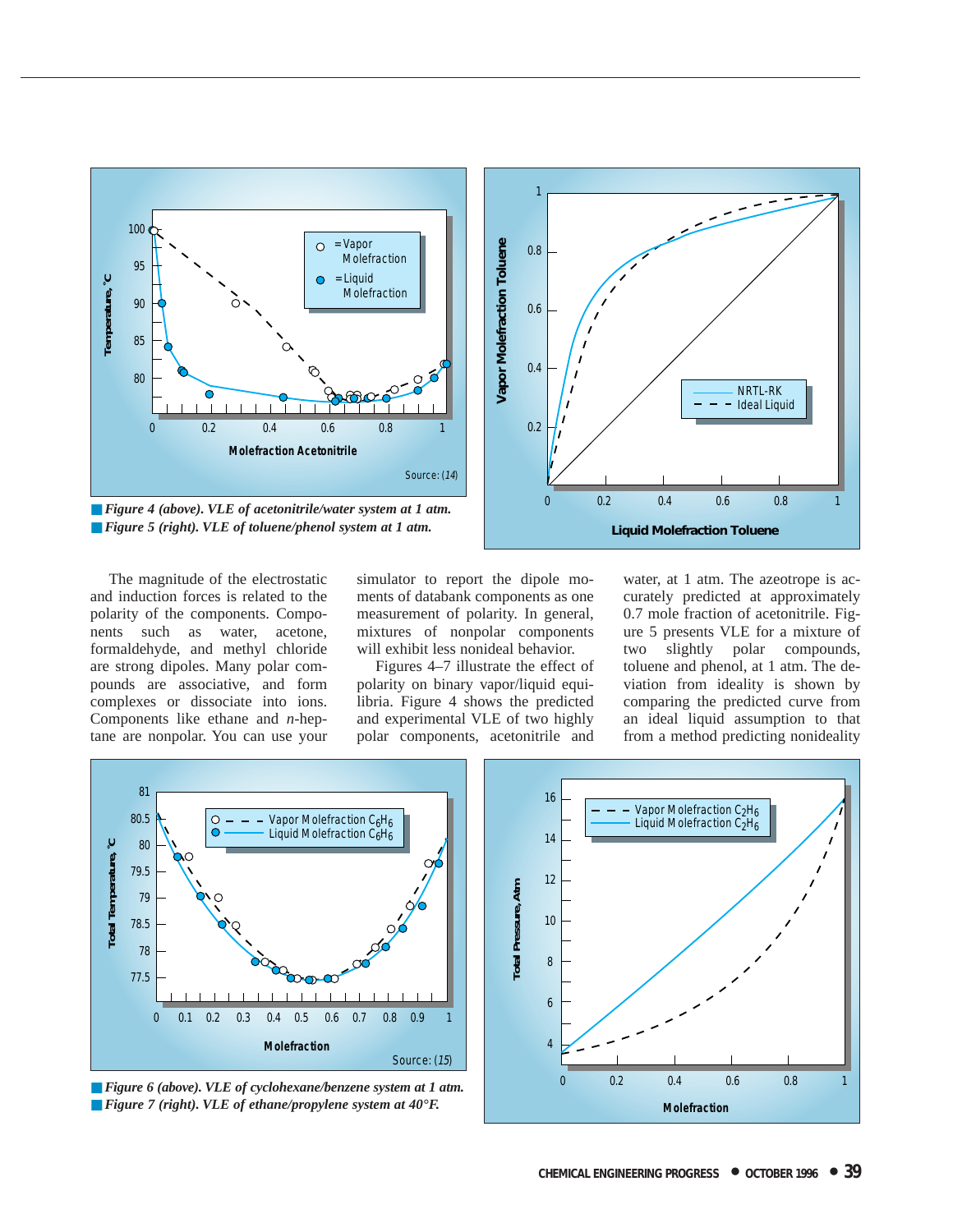

(the nonrandom two-liquid activity coefficient model (NRTL) and Redlich-Kwong equation of state for the vapor phase). Figure 6 depicts the VLE of a mixture of cyclohexane and benzene at 1 atm. Here, the interaction of seemingly similar molecules with a difference in boiling point of less than 1°C causes an azeotrope at a composition of about 0.54 mole fraction of benzene. A mixture such as ethane and propylene (Figure 7) is an almost ideal one, and does not deviate much from Raoult's law.

Mixtures of nonpolar and polar compounds, such as water and hydrocarbons, often will form two liquid phases that are very immiscible. Figures 8 and 9 show examples of miscible and immiscible systems of liquid/liquid equilibria, respectively, at 1 atm. In Figure 8, cyclohexanol is immiscible in the water phase but the organic phase contains up to 0.50 mole fraction water (0.10 mass fraction water). Figure 9 shows the high degree of immiscibility in both the organic and water phases for a mixture of benzene and water where there is less than 0.06% by mole benzene (0.3% by mass). Because of this behavior, some simulators have a special property method to treat the water phase as organic-free (also called Free-Water).

Most simulators offer collections of property methods in predefined sets based upon methods that frequently are used for certain types of mixtures. Usually the sets are identified by the method used for phase equilibria. When these sets use an equation-of-state model, the same model is used for many properties, including those for phase equilibria.

*The pressure and temperature range.* This is especially important in choosing the method to perform phase equilibria calculations. Methods that are based on Raoult's law or that use activity coefficients are not accurate at high pressure or when the temperature is above the critical temperature of a component. You can use Henry's law when you have light gases in subcritical solvents, but it generally is not recommended for concentrations of solute greater than 5%. In general, equations of state are better suited to predict VLE over a wide temperature or pressure range, especially at high temperature and pressure.

*The availability of parameters.* Without sufficient pure-component and binary parameters, you will be unable to calculate pure-component or mixture properties. You must choose among obtaining and using experimental or literature data, estimating parameters, or choosing a less rigorous method. This should be investigated for all physical property methods including those shown in Figures 1–3.

# **Validating the physical properties**

A necessary step in any simulation project is validation of the physical properties. This involves reporting, tabulating, or plotting pure-component and mixture properties and comparing the results to known data or expected behavior. This is an important step in any simulation and should be performed for databank as well as nondatabank components. Simulators can provide these calculated properties in tabular and plot format. This is a useful tool for understanding how pure-component and mixture properties, such as density, heat capacity, and excess properties, vary with temperature, pressure, and composition, and how they behave when extrapolated. Similarly, such results can be used to generate plots of VLE and LLE to compare to diagrams in the literature and actual field data. Some simulators have the capability to generate residue curves for distillation of ternary mixtures. The residue plot capability also is a powerful tool for distillation analysis.

Use the tabulation and plotting tools to determine the cause of discrepancies in properties. If a mixture property is incorrect, investigate if a single component is the cause by reporting pure-component properties. Another useful technique is to compare the same flowsheet or propertytable results while using different physical property methods.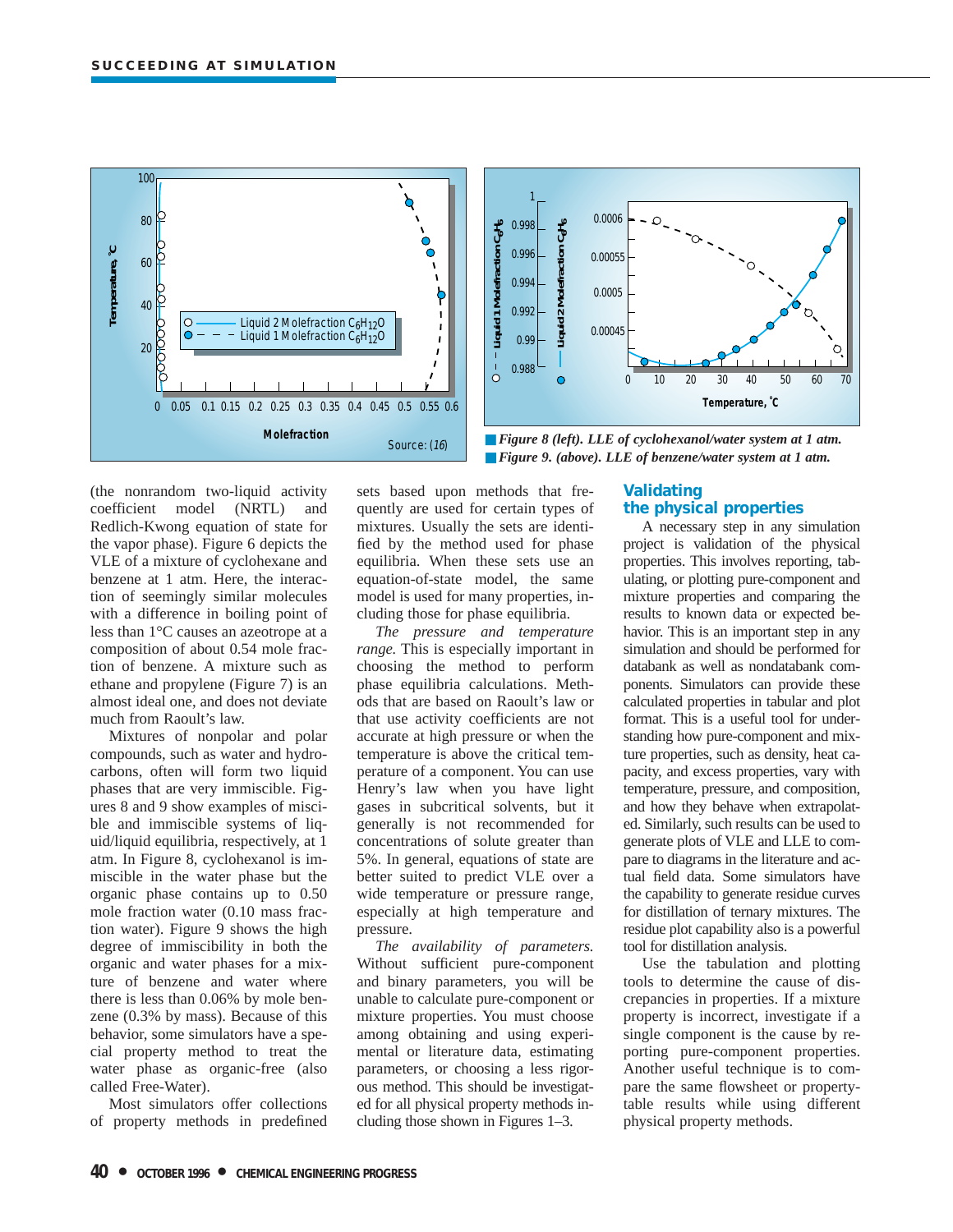By default, most phase equilibria calculations are performed assuming vapor and liquid phases. If your process involves two liquid phases (VLLE), be sure to specify threephase calculations. If not, you will get incorrect results. As a part of the validation, you also should check that your property methods do not falsely predict two liquid phases.

Simulators let you specify that only one phase is present in a stream or a unit operation. If vapor and liquid phases are possible, however, you should use the two-phase specification.

## **Nondatabank components and missing parameters**

When you want to simulate nondatabank components or have components for which parameters are miss-

ing, ask yourself the following: • Is this a major compo-

nent in the mixture? If it is minor, can I take it out of the simulation?

• Does the component take part in VLE?

• Is the component nonvolatile?

• Is it polar or nonpolar?

• Will reaction (including decomposition) cause this component to be depleted?

• What properties need to be accurate for the chosen property methods?

These questions will help you to identify the parameters that are needed based on your choice of physical property methods. If these parameters are not available or cannot be determined through literature search, regression, or estimation, then you will have to reevaluate your choice of physical property methods or obtain data by measurement.

You should determine what the parameters will default to if the simulator does not find any available. It is dangerous to assume that the physical property parameters were available just because the simulator did not give you an error message. Use the simulator manuals and on-line help to

create a list of parameters that are missing. You should detail this information when communicating the assumptions of the simulation to other users or your management.

Certain property parameters always are required for a simulation. These can include molecular weight, vapor pressure, and ideal-gas heat capacity constants. The need for other parameters depends upon your choice of physical property methods. The simulator manuals should include the information about the parameter requirements *(7)*. There also are parameters that will be required for calculating the heat of reactions or the reaction equilibrium constants. This includes the heat of formation and the Gibbs free energy of formation of all components that participate in the reactions.

*Techniques to remove or minimize the impact of specific parameters should be used with caution.*

> You can use your judgment about the importance of a parameter to set nominal values for unimportant properties. For example, if you know that a component is very nonvolatile and are using Antoine's equation for vapor pressure (ln  $P = A + B/(T+C)$ ), you can set the value of parameters *A*, *B* and *C* to -100, 0, and 0, respectively. (*T* is temperature.) This will assign the vapor pressure used in Raoult's Law a very small value, almost zero  $(3.7 \times 10^{-44}!)$ . This and similar techniques to remove or minimize the impact of specific parameters should be used with caution, however.

> If you can't find a component in the simulator's databanks, make sure you check for synonyms. For example, methoxybenzene may be listed as methyl phenyl ether or anisole. A good approach is to search for the component using its formula. When selecting the component by formula,

check for different ordering of atoms. For instance, ammonia can be described as  $H_3N$  instead of  $NH_3$ . Ref. 2 contains a formula index of organic compounds and is a good resource for alternative names.

Once you have determined the parameter requirements that are not satisfied, the next stage should be obtaining and using physical property data.

## **Obtaining and using physical property data**

*Sources of data.* To provide parameters for nondatabank components or to do regression for purecomponent and binary parameters, you will need to search for available data. Such data may be found in a variety of sources, including data-com-

> pilation references, handbooks, journals, and internal data collections.

While most streams in simulations contain mixtures, accurate property calculations are not possible without accurate pure-component properties. The importance of pure compo-

nent data should not be underestimated as they are the basis for both purecomponent and mixture properties. For instance, pure component properties such as vapor pressure will be used in phase equilibria calculations. Table 4 contains common sources for pure component properties, while Table 5 lists common sources for mixture properties.

The recommended order of data search is:

**1.** critically evaluated data sources;

**2.** nonevaluated sources;

**3.** experimental measurements; and

**4.** estimation techniques.

*Binary parameters for phase equilibria.* Because of the large number of binary pairs in even a simulation of only ten components, we recommend ranking the components so as to prioritize the pairs and focus the literature search and measurement efforts on the most important parame-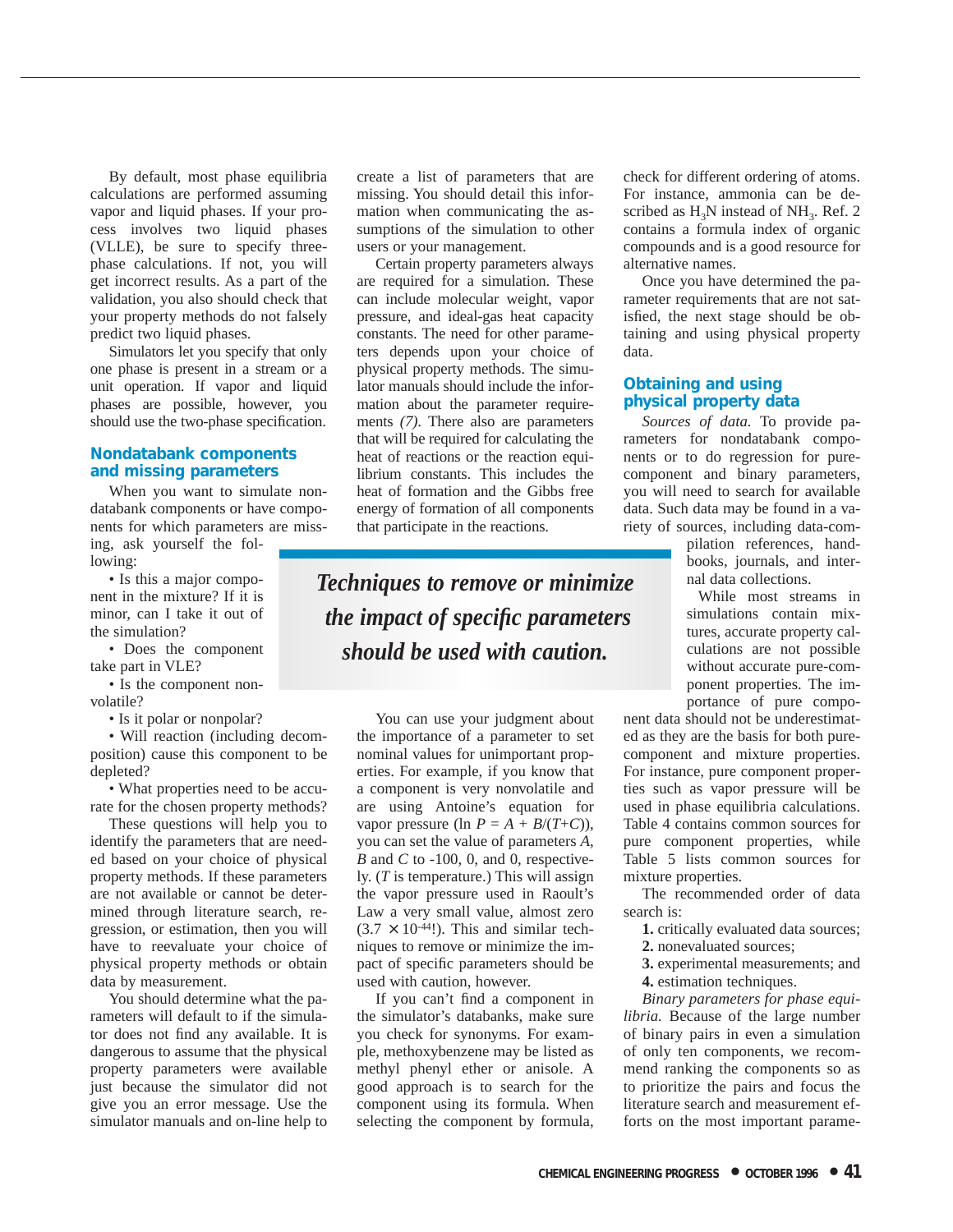| Table 4. Examples and reliability of sources<br>of pure component data. |               |                            |  |  |  |
|-------------------------------------------------------------------------|---------------|----------------------------|--|--|--|
| Source                                                                  | Evaluated     | <b>Generally Reliable?</b> |  |  |  |
| Critical Data of Pure Substances, DECHEMA*                              | Critically    | <b>Yes</b>                 |  |  |  |
| CRC Handbook of Chemistry and Physics (Beilstein)*                      | Noncritically | Yes                        |  |  |  |
| DIPPR Data Compilation*                                                 | Critically    | Yes                        |  |  |  |
| Encyclopedia of Chemicals, Drugs, and Biologicals                       | Noncritically | Yes                        |  |  |  |
| Encyclopedia of Polymer Science and Engineering                         | Noncritically | Yes                        |  |  |  |
| <b>ESDU Validated Engineering Data Index</b>                            | Noncritically | Yes                        |  |  |  |
| Handbook of Thermophysical Properties of Gases<br>and Liquids           | Noncritically | Yes                        |  |  |  |
| JANAF Thermochemical Tables                                             | Critically    | Yes                        |  |  |  |
| Lange's Handbook of Chemistry                                           | Noncritically | Yes                        |  |  |  |
| Perry's Chemical Engineer's Handbook                                    | Noncritically | Yes                        |  |  |  |
| Properties of Gases and Liquids                                         | Noncritically | Yes                        |  |  |  |
| Selected Values of Properties of Chemical<br>Compounds (TRC)*           | Critically    | <b>Yes</b>                 |  |  |  |
| Vapor Pressure of Pure Substances                                       | Noncritically | <b>Yes</b>                 |  |  |  |

\* Parts of these sources are available on-line from DIALOG Information Services, STN Interna-

tional, or Technical Databases Services, Inc. (TDS)

ters. First, divide the components into three groups: high, medium, and low priority. Base the priority on criteria such as composition, and the purity specifications of the process — if a component purity is specified, that component is important even if it appears only in low concentrations. Second, pair the components into high/high, high/medium, high/low, medium/medium, medium/low, and low/low groups. Search the available sources, including in-house ones, for any data for all groups. If certain component pairs are known to behave ideally, they can be excluded from the search. Next, use the UNI-FAC method for the missing pairs in the medium/medium, medium/low, and low/low categories. UNIFAC is not recommended, however, for any pairs that include the components of high priority. A secondary literature search can be used to find binary data for similar compounds and those parameters then substituted. Propose experimental work if any binary parameter data are still missing or if data regression exposes data as inadequate *(3)*.

# **Regressing data**

Data regression is a powerful tool for engineers not just to make the best of available data, but also to analyze the goodness of fit of a physical property model to the data. Most simulators include a data regression feature. Examples of commonly regressed data include binary VLE and LLE, vapor pressure, heat of vaporization, density, and heat capacity.

Data regression finds the best fit of parameter estimates to the experimental data. The best fit is represented by finding the lowest value of an objective function while matching the phase equilibrium or other constraints. One common regression technique is called Maximum Likelihood Estimation. The objective function for this method is:

$$
\Sigma_j w_j (\Sigma_i ((C_i^m - C_i^e) / \sigma_i)^2)
$$
 (2)

where *j* is a data group,  $C_i^m$  and  $C_i^e$  are measured and estimated variables, respectively, such as temperature, pressure, composition, or heat capacity, σ*<sup>i</sup>* is the standard deviation or the error in the measurement of the variable, and  $w_i$  is the weighting of the data group.

When fitting phase equilibria data, the regression algorithm attempts to reduce the objective function while the physical property method is being used to check that the components meet the constraints of phase equilibria.

The work of a successful regression involves selecting the right physical property model and parameters, representing the data properly, choosing appropriate standard deviations of the data, and starting with suitable initial estimates of the parameters. The following are general guidelines for data regression.

• *Make sure that you are regressing the right parameters.* Use the same physical property method and built-in databank that you will be using in the simulation. Choose parameters that have impact on the data being used. For example, when using an equation-of-state method such as Peng-Robinson or Redlich-Kwong-Soave, you should determine the acentric factor, ω. But, if you are using an activity coefficient method, you should determine two or more constants for the Antoine model.

• *Estimate as few parameters as possible.* There is a tendency to use a large number of parameters when fitting a model to data such as temperature-dependent properties or binary phase equilibria. Try to regress the data with as few parameters as possible. If the regression results report that the standard deviation of the estimated parameters is of the same order of magnitude as the values of the parameters, you may be estimating too many parameters for your given data. The larger the temperature range of your data, the more parameters that you can estimate.

• *Watch out for incomplete data.* A regression may yield poor results if there are missing data points, particularly composition data. For example, some authors do not report all compositions in VLLE or immiscible LLE. You may need to estimate the missing compositions so that phase equilibrium can be calculated for all components. Find out how your sim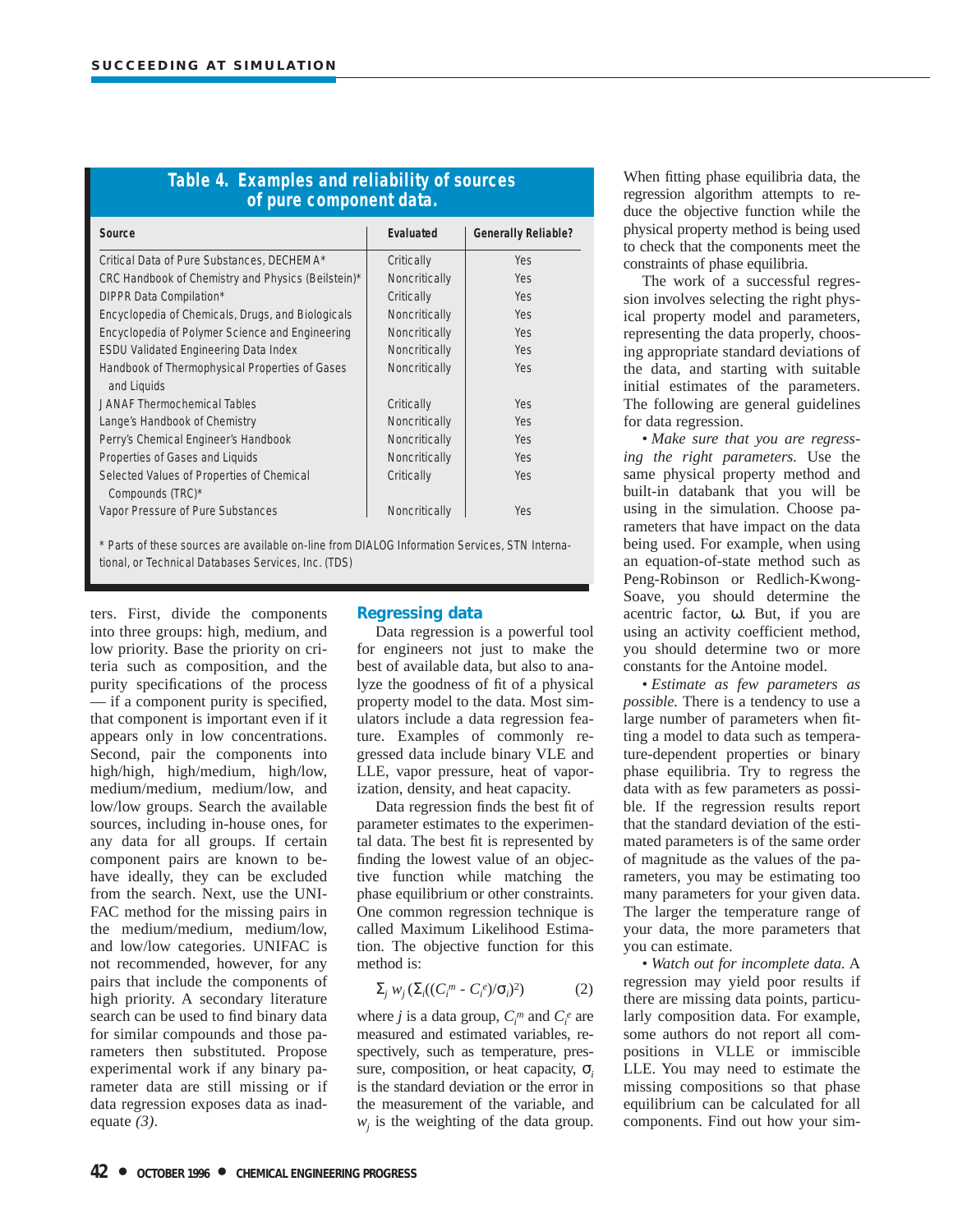ulator handles missing data to best deal with incomplete data.

• *Specify the right number of phases.* A regression will yield incorrect results if the number of phases is not specified correctly. This is a common problem in VLLE systems. For some literature data, the number of phases is hard to interpret because of the presentation of the data or lack of description. Often in VLLE data, only a total liquid composition is reported even though two liquid phases were present. The author may be reporting a heterogeneous azeotrope — an azeotrope where the vapor composition equals the total liquid composition but two liquid phases are present. When doing the regression of a heterogeneous azeotrope, divide the data into two groups, the VLE data and the VLLE data. This will ensure that the correct phase equilibria is considered. In regressions such as this, it is important to use the property tabulation and plotting features of the simulator to check that the parameter estimates correctly reproduce the original data.

• *Use a model's full functionality.* A physical property model may be used to calculate several properties. For example, you can use binary excess-enthalpy  $(H_F)$  data and binary VLE or LLE data to determine binary parameters for activity coefficient models. For equation-of-state models, you simultaneously can use liquid- and vapor heat capacity, vapor pressure, and heat of vaporization data. If data are available for these properties, use these data together to estimate the parameters. Data groups of different types can be used together in the same regression.

• *If necessary, regress parameters even if values are available in the databank.* The physical property parameters found in the built-in purecomponent and binary databanks generally are very reliable. You may find, however, that you need to determine new parameters to replace the databank values for your application. Check the built-in parameters to ensure that the recommended temperature, pressure, and composition range

## **Table 5. Examples of sources of mixture data.**

#### **Sources**

Activity Coefficients at Infinite Dilution, DECHEMA Chemistry Series Binary VLE Data file\*, DIPPR Dortmund Databank (superset of DECHEMA data collection)\* Heats of Mixing Data Collection, DECHEMA Chemistry Series Liquid-Liquid Equilibrium Data Collection, DECHEMA Chemistry Series Phase Equilibria and Enthalpies of Electrolyte Solutions, DECHEMA Chemistry Series Vapor-Liquid Equilibrium Data Collection, DECHEMA Chemistry Series Vapor-Liquid Equilibrium Data for Electrolyte Solutions, DECHEMA Chemistry Series Vapor-Liquid Equilibrium for Mixtures of Low Boiling Substances, DECHEMA Chemistry Series Selected Values of Chemical Compounds, Texas A&M University Solid-Liquid Equilibrium Data Collection, DECHEMA Chemistry Series

\* On-line databanks

is not outside the range of your simulation. For example, vapor pressure parameters may not have been determined at temperatures below the normal boiling point. Most physical property models extrapolate outside the temperature bounds reasonably well — but at some compromise in accuracy. The parameter values also may apply to a very wide range of temperature and thus not provide as good a fit if you only need a narrow range in the simulation. For phase equilibria calculations, to improve the accuracy of VLE or LLE predictions, you may want to use ternary or quaternary data to fine-tune binary parameters that may be available in the simulator.

• *Check that the parameters reproduce the data.* The simulator will report qualitative results of the regression, including the residuals (experimental minus estimated variables). Use the property tabulation or plotting features to reproduce the data at the specified conditions. This can be performed in the same regression run. Check that the correct number of phases is predicted by allowing two-liquid-phase calculations for the property table or plot. In addition, your simulator may have an option where you can evaluate the fit using the existing parameters and model with experimental data without doing a regression.

• *Remove components not in phase equilibria.* If components that are solids or ions do not appear in a

phase, you can remove them from the phase equilibria constraints. This is useful in VLE.

• *Generate equilibrium data.* If you have binary parameters for an activity coefficient or equation-of-state model, your simulator may be able to generate VLE or LLE data for regression using these parameters. You can regress these "data" with another physical property model. This allows consolidation of known parameters into a single property method.

• *Fit other data.* Your simulator may have a data fitting feature that can be used for plant data. This method may not be as useful for predictive simulation, though, if the data are not from a wide variety of conditions.

## **Estimating missing property parameters**

Property estimation usually is done after a data search is performed, to supply missing property parameters. You can use built-in estimation methods to fill in some gaps in your physical-property-parameter requirements. Simulators include one or more estimation methods for each of the most common parameters. There are two types of estimation methods for pure component parameters: structural group, and corresponding states.

Structural group methods are based on the idea that contributions of the parts or structural groups of the component are additive for properties such as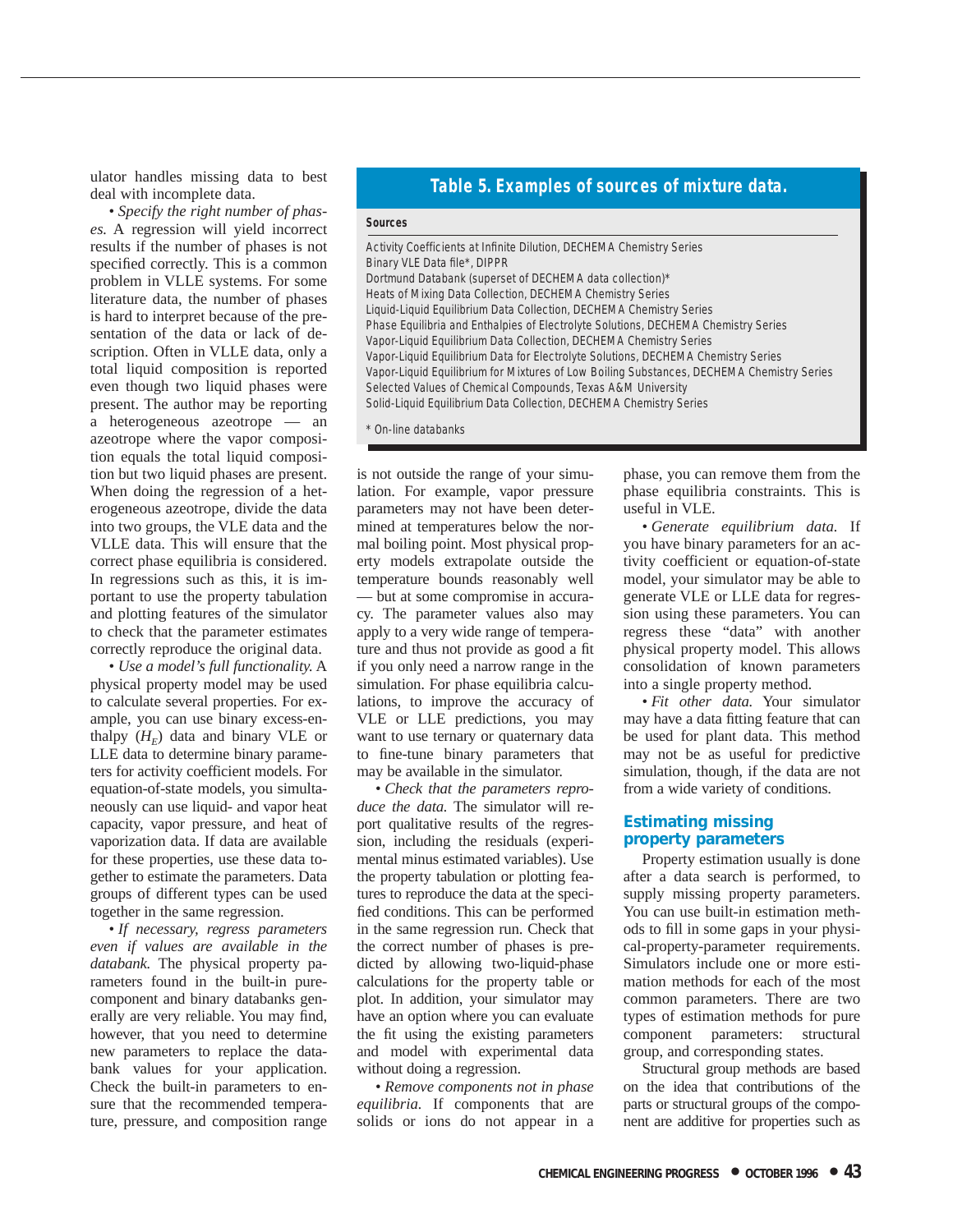| Table 6. Comparison of estimated and experimental parameters for phenetol $(C_8H_{10}O)$ . |                       |                |                        |         |                          |
|--------------------------------------------------------------------------------------------|-----------------------|----------------|------------------------|---------|--------------------------|
| <b>Property Name</b>                                                                       | <b>Units</b>          | Data           | <b>Estimated Value</b> | % Error | <b>Estimation Method</b> |
| Critical temperature                                                                       | K                     | 647.15         | 657.1265               | 1.54    | Joback                   |
| Critical temperature                                                                       | K                     | 647.15         | 653.738                | 1.02    | Lydersen                 |
| Critical temperature                                                                       | K                     | 647.15         | 652.7763               | 0.87    | Ambrose                  |
| Critical pressure                                                                          | N/m <sup>2</sup>      | 3.420.000      | 3,577,070              | 4.59    | Joback                   |
| Critical pressure                                                                          | N/m <sup>2</sup>      | 3,420,000      | 3,509,780              | 2.63    | Lydersen                 |
| Critical pressure                                                                          | N/m <sup>2</sup>      | 3,420,000      | 3.474.970              | 1.61    | Ambrose                  |
| Critical volume                                                                            | $m^3/k$ mole          | 0.39           | 0.3935                 | 0.90    | Joback                   |
| Critical volume                                                                            | m <sup>3</sup> /kmole | 0.39           | 0.391                  | 0.26    | Lydersen                 |
| Critical volume                                                                            | m <sup>3</sup> /kmole | 0.39           | 0.389603               | $-0.10$ | Fedors                   |
| Standard heat of formation*                                                                | J/kmole               | $-101.600.000$ | $-105.400.000$         | 3.74    | <b>Benson</b>            |
| Standard heat of formation*                                                                | J/kmole               | $-101,600,000$ | $-104.140.000$         | 2.50    | <b>Joback</b>            |
| * at 1 atm, 25°C for ideal gas.                                                            |                       |                |                        |         |                          |

# Table 7. Estimated properties for propyl phenyl ether (C<sub>o</sub>H<sub>12</sub>O).

| <b>Property Name</b>            | <b>Units</b>     | <b>Estimated Value</b> | <b>Estimation Method</b> |
|---------------------------------|------------------|------------------------|--------------------------|
| Molecular weight                |                  | 136.1937               | Formula                  |
| Critical temperature            | K                | 668.6672               | Ambrose                  |
| Critical pressure               | N/m <sup>2</sup> | 3,085,350              | Ambrose                  |
| Critical volume                 | $m^3/K$ mole     | 0.442373               | Fedors                   |
| Standard heat of formation*     | J/Kmole          | $-125.330.000$         | Benson                   |
| * at 1 atm, 25°C for ideal gas. |                  |                        |                          |

normal boiling point, critical temperature, critical pressure, ideal-gas heat capacity, and standard heat of formation. Some methods, such as that of Benson, contain additional corrections for nextnearest-neighbor atoms or for rings. Structural group contributions are determined by taking an average contribution based on known physical constants of many organic compounds. Because the Benson, Joback *(10)*, and other structural-group methods are based mainly on data for organic compounds, they cannot be used for inorganics, including metals, or ions. In addition, structural group methods do not accurately represent very large organic molecules (that is, ones with a molecular weight > 200) such as proteins. New group-contribution methods like that of Constantinou and Gani *(4)* potentially may provide better estimations for organics. Other possibly useful methods are proposed in the literature but may apply to only certain families of components.

Corresponding states methods are based on empirical mathematical relationships among properties. For example, the Letsou-Stiel method relates liquid viscosity to critical temperature, critical pressure, and acentric factor. These methods most likely will be inaccurate when used for compounds unlike those upon which the correlation was based.

A good approach for both group contribution and corresponding states methods is to check the accuracy of as many methods as possible for compounds for which properties are known and which are structurally similar to the compound you are estimating. The following example shows the use of this concept.

*Estimating the properties of propyl phenyl ether.* Let's say that you are modeling a process containing propyl phenyl ether (PPE), also called propyloxy benzene. The only data you have are its boiling point (189.9°C), density at 25°C (0.9474 g/cm3), and molecular structure:



You want to estimate the properties of PPE using the most appropriate methods.

**Step 1.** Determine the best estimation methods for a similar phenyl ether. Select other compound(s) chemically similar to PPE for which you have experimental property data. (Of course, the more similar compounds you can use, the greater your confidence that you are selecting the most appropriate methods.) In this case, for simplicity, let's choose only phenetol:



Data for phenetol is available from the DIPPR data collection *(5)*.

Use the simulator's built-in methods to estimate properties for phenetol. Then, compare the results of the various methods with the experimentally determined values to identify which methods give the best estimates for this class of compounds. Table 6 lists the results for the different methods for phenetol.

You can see that the Ambrose method gives the best overall predictions for critical temperature and pressure, the Fedors method for critical volume, and the Joback method for standard heat of formation for phenetol. So,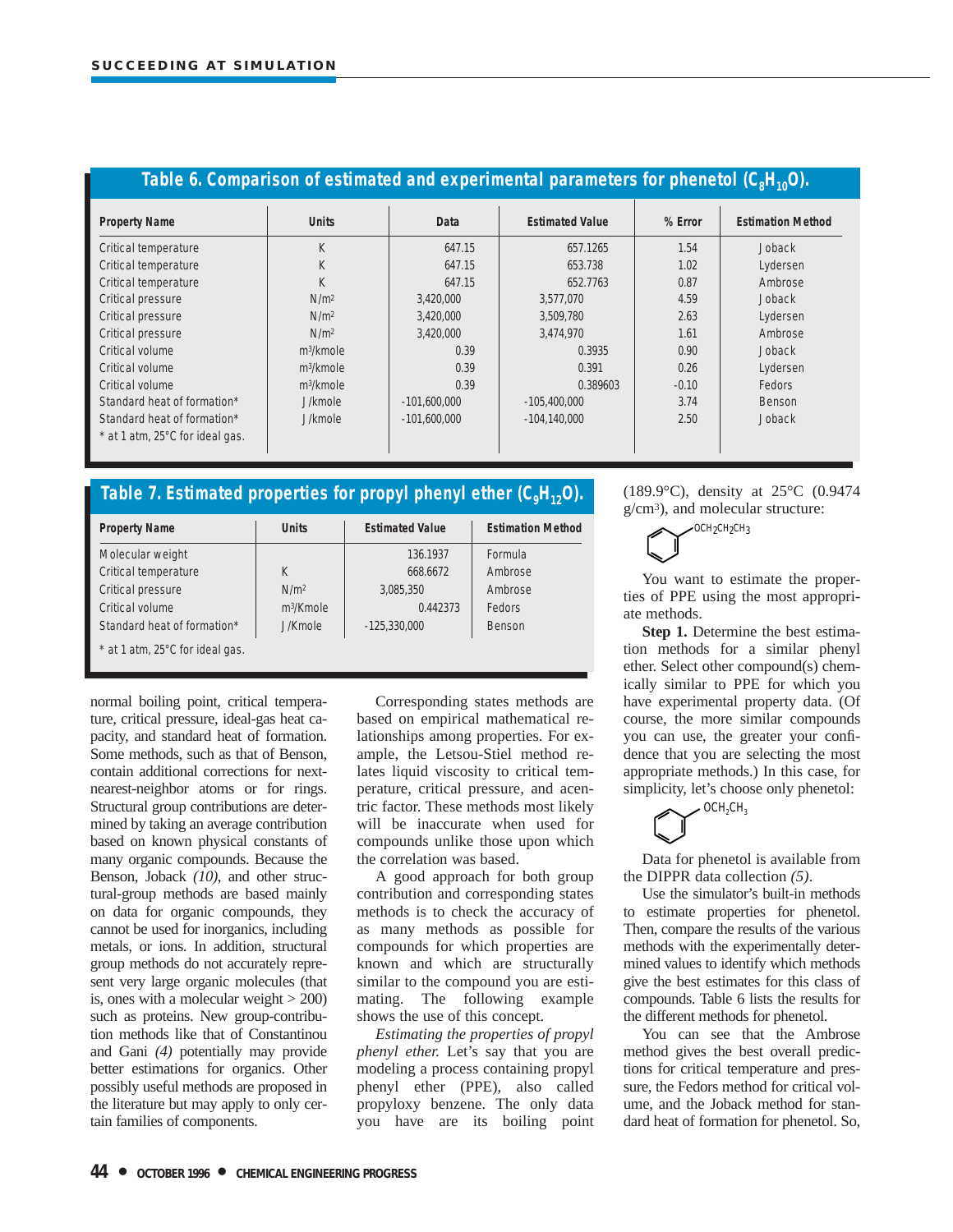we will use these methods to predict the corresponding properties for PPE.

**Step 2.** Enter the available data and structure for PPE. Enter normal boiling point and molecular structure of PPE, and specify the methods that gave the best predictions for phenetol.

**Step 3.** Examine the estimation results for PPE. These appear in Table 7.

One area of property estimation that is more difficult is differentiating the properties of stereo isomers. Some group-contribution methods have corrections for *ortho*, *meta,* and *para* configurations, but few have built-in corrections for optical isomers. The separation of these isomers in a chemical process is based on their slightly different properties — relative volatility in distillation is one example.

## **Employing simpler methods**

In addition to structural group and corresponding states methods, another useful estimation approach is provided by series and family plots. Series plots look at the values of a property such as normal boiling point with increasing molecular weight or carbon number for compounds in a series that differ by one substituent group, such as the  $CH<sub>2</sub>$ unit in *n*-alkanes. Figure 10 is a series plot for the normal boiling point of *n*alkylbenzenes. Family plots are similar, but the number of groups is larger. For example, Figure 11 shows a family plot of the critical pressure of methyl(hydrogen)chlorosilanes. You can use these plots to predict properties by extending the curve or to check your data for errors *(6)*. To create a useful series or family plot, however, you must be careful about the components included.

When accuracy is not critical, consider the simple but powerful technique of component substitution. In this, you use the properties of another, similar component for all properties of the component of interest that you do not know. A similar component is one that has a comparable volatility (vapor pressure), density, and heat capacity. This is useful if the component is nonvolatile or is not involved in phase equilibria. For example,

you have a small amount of a nonvolatile component in a stream that is at 100°C and 1 atm. You can access the properties of a nonvolatile component, say  $C_{20}H_{42}$  (molecular weight = 282.55, and boiling point  $= 343.78$ °C), instead of estimating properties. This method is very efficient if you do not need accurate properties of the component. Take care, though, if you use this approach and one of the UNIFAC activity-coefficient methods, as you may change the assumptions made about the liquid phase.

Another technique to simplify a mixture of similar components is to represent them with a single component. This is a useful technique when components are not known exactly. For instance, Component  $C_5$ + could represent hydrocarbons of 5 carbon atoms and greater.

#### **Estimating binary parameters**

You can estimate binary parameters for Wilson, NRTL, and UNI-QUAC activity-coefficient models using two approaches: UNIFAC and infinite-dilution activity coefficients. UNIFAC-estimated binary parameters usually do not provide enough accuracy and, so, only are recommended for early stages of physical property data investigation and to "fill in the blanks" for components with medium or low priorities.

Better binary parameters can be estimated using infinite-dilution activity coefficient data. (Some simulators may include this feature under their regression tools.) This method is better because it is based on the components of interest, unlike the group contribution method, which averages





■ **Figure** 11 *(below). Family plot of critical pressure of methyl(hydrogen) chlorosilanes.*